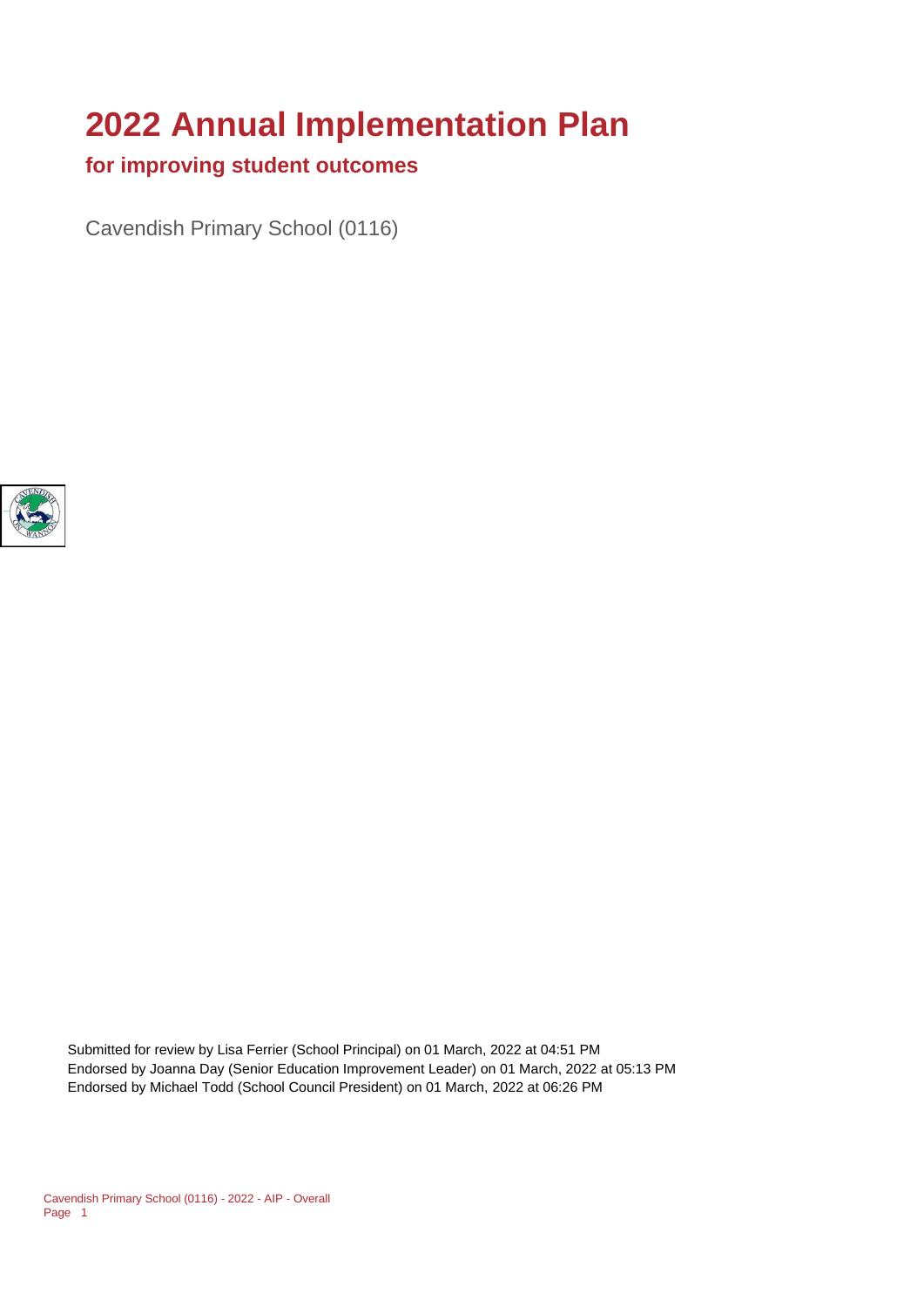# **Self-evaluation Summary - 2022**

|                                           | <b>FISO 2.0 Dimensions</b>                                                                                                                                                                                                       | <b>Self-evaluation Level</b> |
|-------------------------------------------|----------------------------------------------------------------------------------------------------------------------------------------------------------------------------------------------------------------------------------|------------------------------|
| <b>Teaching</b><br>and<br><b>Learning</b> | Documented teaching and learning program based on the Victorian<br>Curriculum and senior secondary pathways, incorporating extra-<br>curricula programs                                                                          |                              |
|                                           | Use of common and subject-specific high impact teaching and<br>learning strategies as part of a shared and responsive teaching and<br>learning model implemented through positive and supportive student-<br>staff relationships | Embedding                    |

| <b>Assessment</b> | Systematic use of assessment strategies and measurement practices<br>to obtain and provide feedback on student learning growth, attainment<br>and wellbeing capabilities | Embedding |
|-------------------|--------------------------------------------------------------------------------------------------------------------------------------------------------------------------|-----------|
|                   | Systematic use of data and evidence to drive the prioritisation,<br>development, and implementation of actions in schools and<br>classrooms.                             |           |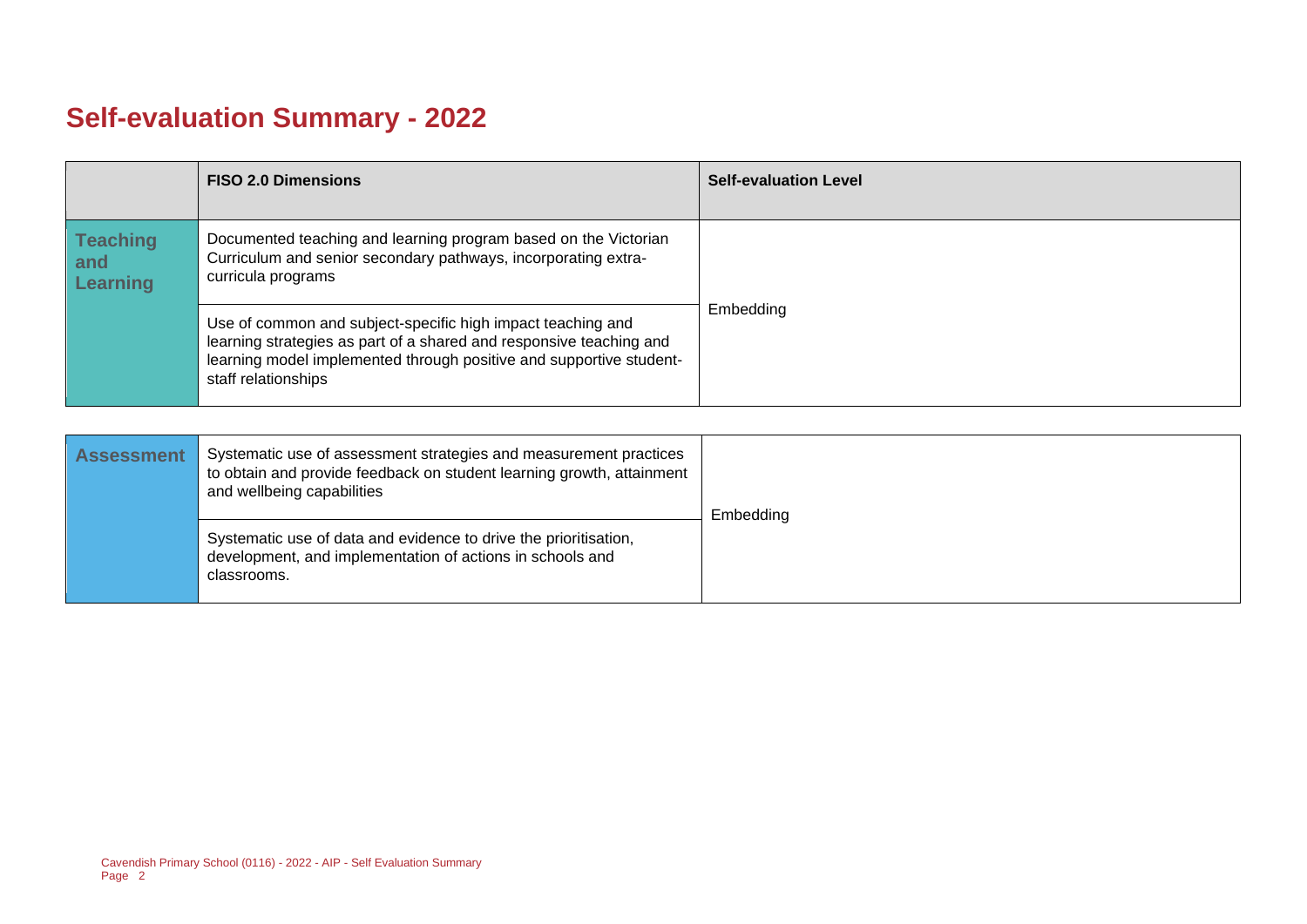| Leadership | The strategic direction and deployment of resources to create and<br>reflect shared goals and values; high expectations; and a positive,<br>safe and orderly learning environment | Embedding |
|------------|-----------------------------------------------------------------------------------------------------------------------------------------------------------------------------------|-----------|
|            | Shared development of a culture of respect and collaboration with<br>positive and supportive relationships between students and staff at the<br>core                              |           |

| <b>Engagement</b> | Activation of student voice and agency, including in leadership and<br>learning, to strengthen students' participation and engagement in<br>school                                    | Embedding |
|-------------------|---------------------------------------------------------------------------------------------------------------------------------------------------------------------------------------|-----------|
|                   | Strong relationships and active partnerships between schools and<br>families/carers, communities, and organisations to strengthen<br>students' participation and engagement in school |           |

| <b>Support</b> | Responsive, tiered and contextualised approaches and strong<br>relationships to support student learning, wellbeing and inclusion                                         |           |
|----------------|---------------------------------------------------------------------------------------------------------------------------------------------------------------------------|-----------|
|                | Effective use of resources and active partnerships with families/carers,<br>specialist providers and community organisations to provide<br>responsive support to students | Embedding |

| <b>Enter your reflective comments</b> |  |
|---------------------------------------|--|
| <b>Considerations for 2022</b>        |  |
| Documents that support this plan      |  |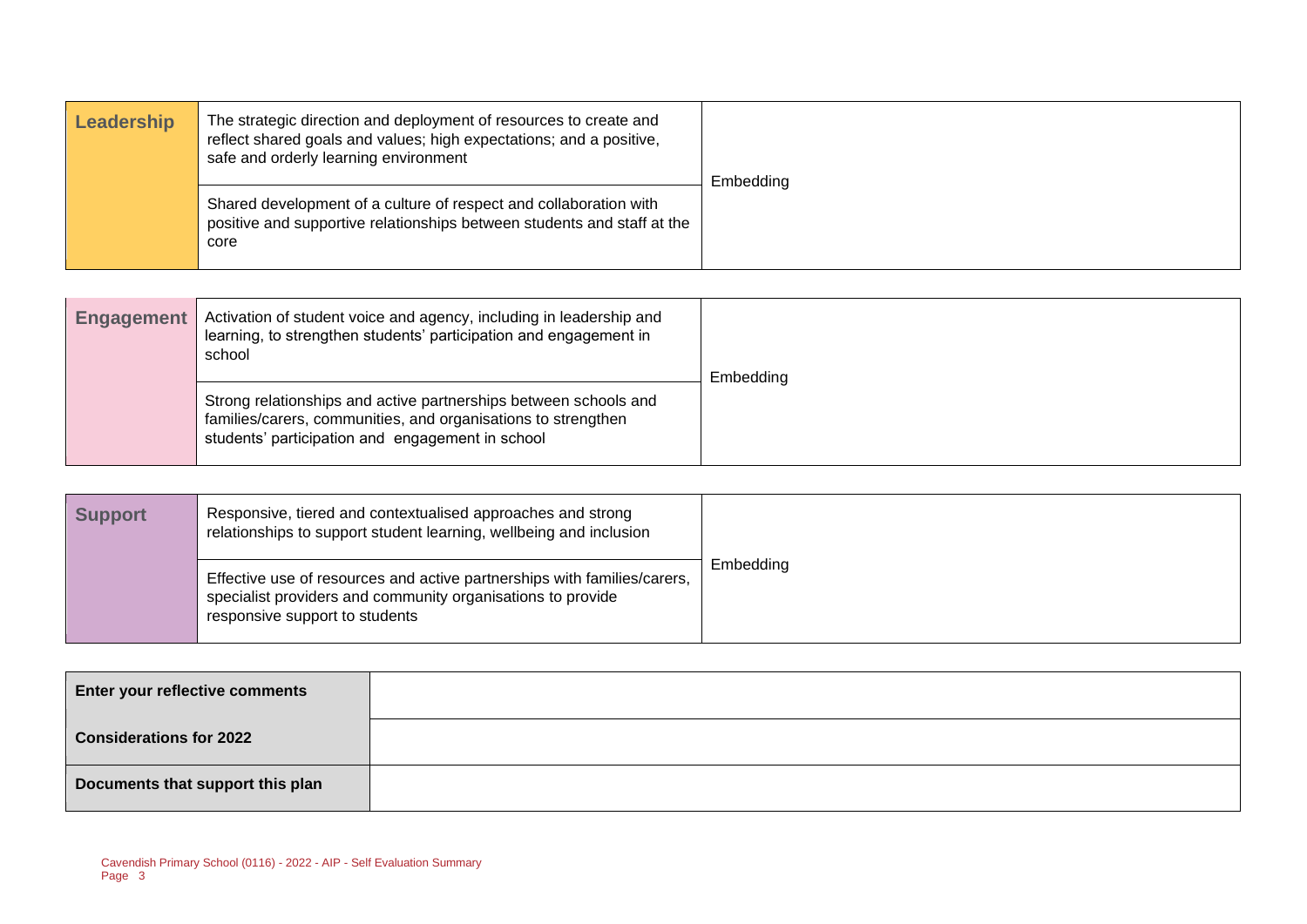# **SSP Goals Targets and KIS**

| Goal 1                                                         | <b>2022 Priorities Goal</b><br><br><br>Some of our students have thrived in the remote learning environment, others have maintained their learning progress,<br>and some need extra learning and wellbeing support despite the best efforts of their teachers and families. In 2022 we will<br>continue to focus on student learning - with an increased focus on numeracy - and student wellbeing through the 2022<br>Priorities Goal, a learning Key Improvement Strategy and a wellbeing Key Improvement Strategy. We will teach and<br>support each student at their point of need and in line with FISO. |  |  |
|----------------------------------------------------------------|---------------------------------------------------------------------------------------------------------------------------------------------------------------------------------------------------------------------------------------------------------------------------------------------------------------------------------------------------------------------------------------------------------------------------------------------------------------------------------------------------------------------------------------------------------------------------------------------------------------|--|--|
| Target 1.1                                                     | Support for the 2022 Priorities                                                                                                                                                                                                                                                                                                                                                                                                                                                                                                                                                                               |  |  |
| Key Improvement Strategy 1.a<br>Priority 2022 Dimension        | Learning - Support both those who need extra support and those who have thrived to continue to extend their learning,<br>especially in numeracy                                                                                                                                                                                                                                                                                                                                                                                                                                                               |  |  |
| <b>Key Improvement Strategy 1.b</b><br>Priority 2022 Dimension | Wellbeing - Effectively mobilise available resources to support students' wellbeing and mental health, especially the most<br>vulnerable                                                                                                                                                                                                                                                                                                                                                                                                                                                                      |  |  |
| Goal 2                                                         | To improve student learning growth in Literacy and Numeracy.                                                                                                                                                                                                                                                                                                                                                                                                                                                                                                                                                  |  |  |
|                                                                |                                                                                                                                                                                                                                                                                                                                                                                                                                                                                                                                                                                                               |  |  |
| Target 2.1                                                     | NAPLAN: To increase the percentage of Year 5 students at or above benchmark growth in                                                                                                                                                                                                                                                                                                                                                                                                                                                                                                                         |  |  |
|                                                                | • Reading – from 67 per cent (2021) to 80 per cent (2025)                                                                                                                                                                                                                                                                                                                                                                                                                                                                                                                                                     |  |  |
|                                                                | • Writing – from 66 per cent (2021) to 80 per cent (2025)                                                                                                                                                                                                                                                                                                                                                                                                                                                                                                                                                     |  |  |
|                                                                | • Numeracy – from 100 per cent (2021) to 80 pr cent (2025)                                                                                                                                                                                                                                                                                                                                                                                                                                                                                                                                                    |  |  |
| Target 2.2                                                     | • NAPLAN: To increase the percentage of students in the top two bands, using a 3-year average (2018–21) as a baseline                                                                                                                                                                                                                                                                                                                                                                                                                                                                                         |  |  |
|                                                                | Year 3 $(2023 – 2025)$ :                                                                                                                                                                                                                                                                                                                                                                                                                                                                                                                                                                                      |  |  |
|                                                                | • Reading $-64$ per cent to 70 per cent                                                                                                                                                                                                                                                                                                                                                                                                                                                                                                                                                                       |  |  |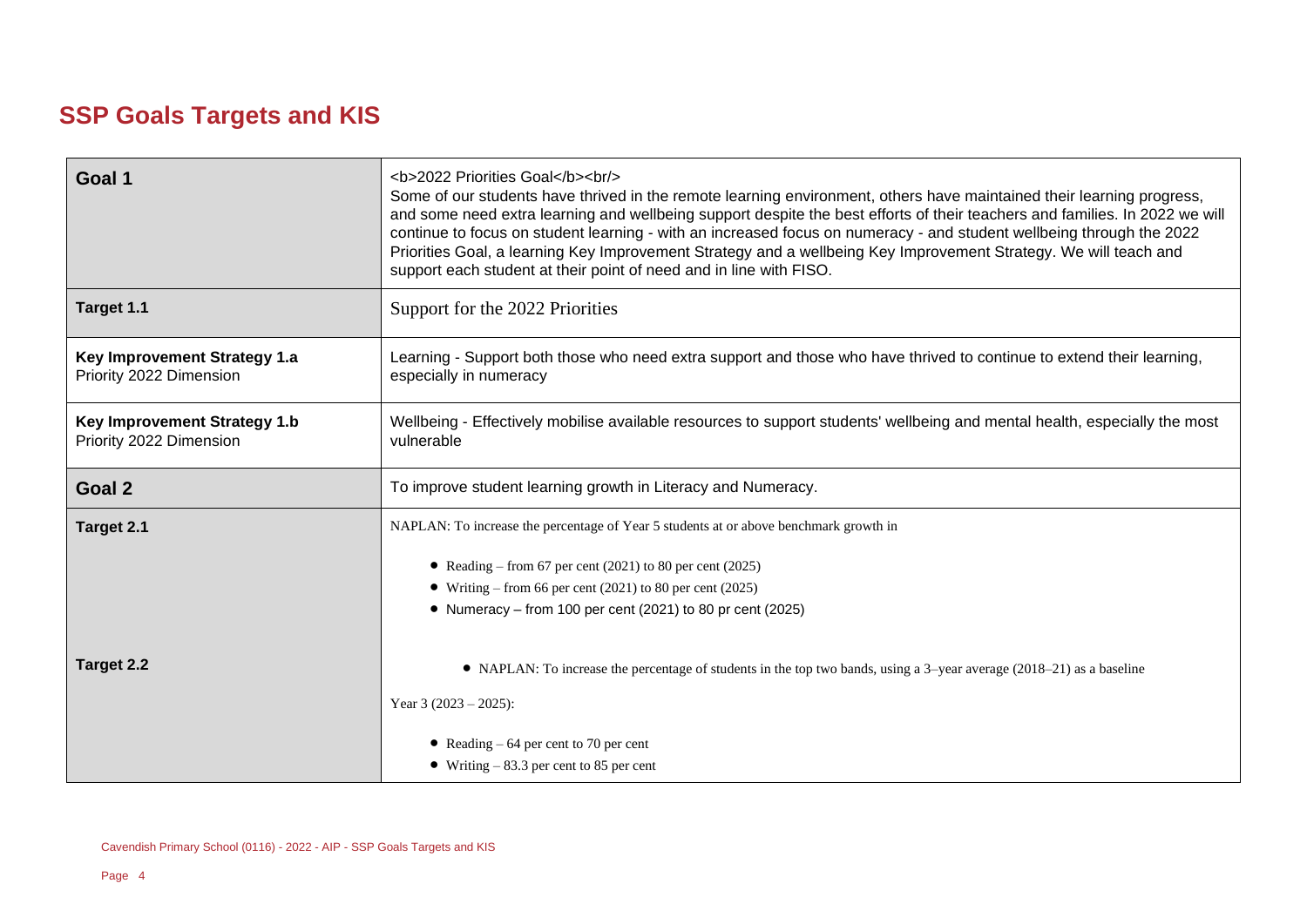|                                                                            | • Numeracy $-67$ per cent to 70 per cent<br>Year 5 $(2023 – 2025)$ :<br>• Reading $-42$ per cent to 50 per cent<br>• Writing $-24.3$ per cent to 30 per cent<br>• Numeracy $-46.6$ per cent to 50 per cent                                                                                                                                                                                       |  |
|----------------------------------------------------------------------------|--------------------------------------------------------------------------------------------------------------------------------------------------------------------------------------------------------------------------------------------------------------------------------------------------------------------------------------------------------------------------------------------------|--|
| <b>Key Improvement Strategy 2.a</b><br><b>Building practice excellence</b> | Enhance teacher practice through Professional Learning Communities                                                                                                                                                                                                                                                                                                                               |  |
| <b>Key Improvement Strategy 2.b</b><br>Evaluating impact on learning       | Develop the capability of teachers to evaluate the impact of teaching practices on learning                                                                                                                                                                                                                                                                                                      |  |
| Goal <sub>3</sub>                                                          | To improve student engagement and responsibility for learning                                                                                                                                                                                                                                                                                                                                    |  |
| Target 3.1                                                                 | By 2025, increase the percentage of students responding positively to the Attitudes to School Survey (AtoSS) in the following factors: (2021 baseline)<br>• Student Voice and Agency from 82 per cent (2021) to 90 per cent (2025)<br>• Sense of Confidence from 86 per cent (2021) to 90 per cent (2025)<br>• Emotional Awareness and Regulation from 84 per cent (2021) to 90 per cent (2025). |  |
| Target 3.2                                                                 | By 2025, increase the percentage of parents responding positively to the Parent Opinion Survey (POS) in Student Voice and Agency from 96 per<br>cent (2019) to 96 per cent (2025)                                                                                                                                                                                                                |  |
| Target 3.3                                                                 | By 2025, increase the percentage of teachers responding positively to School Staff Survey (SSS) in the following factors: (2020 baseline)<br>Teaching and Learning module:<br>Implementation:                                                                                                                                                                                                    |  |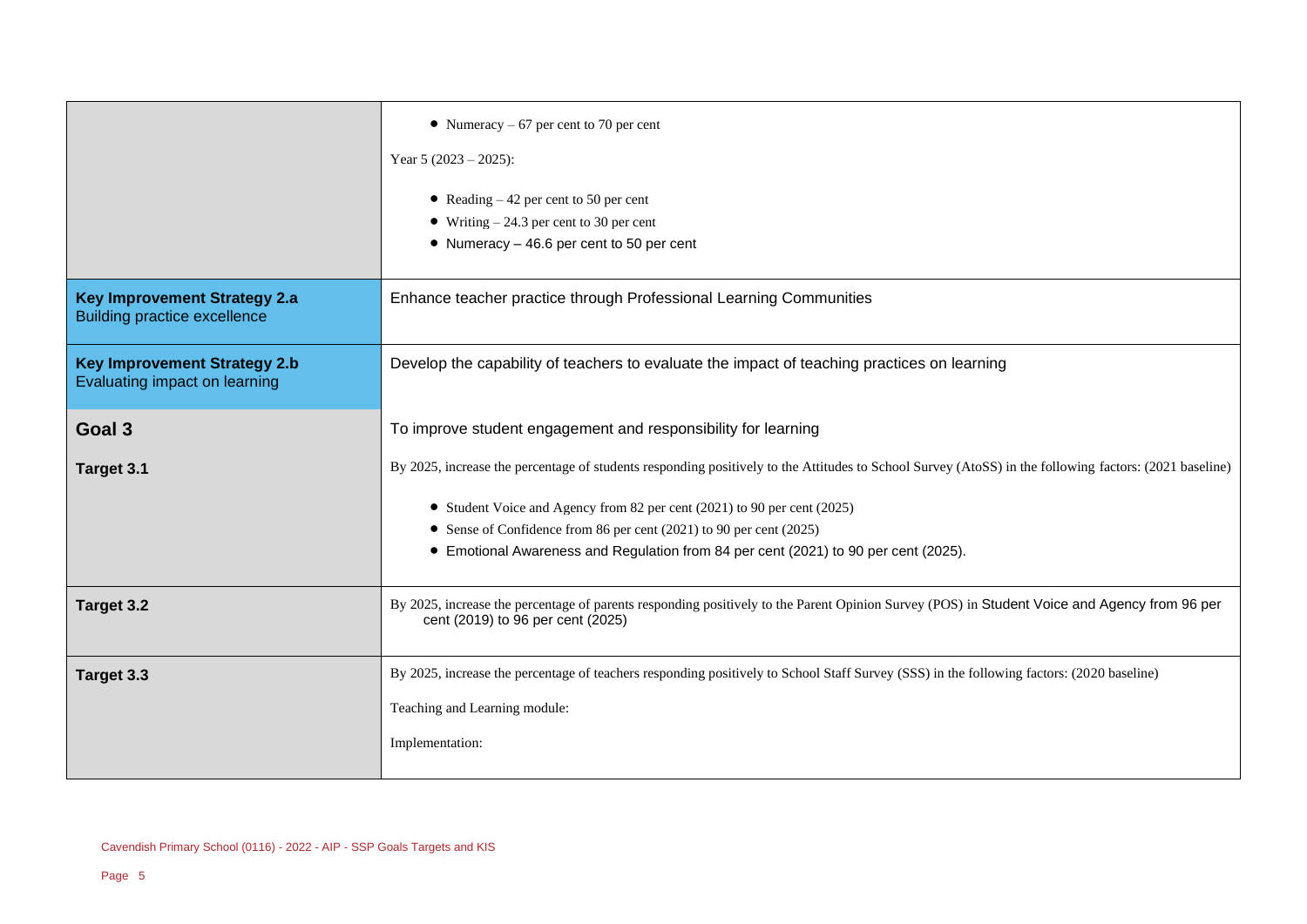|                                                                                         | • Promote student ownership of learning goals from 67 per cent to 90 per cent (2025)<br>Practice improvement:                                                                                                                |
|-----------------------------------------------------------------------------------------|------------------------------------------------------------------------------------------------------------------------------------------------------------------------------------------------------------------------------|
|                                                                                         | • Seek feedback to improve practice from 67 per cent to 90 per cent (2025)<br>• Peer observation from 0 per cent to 90 per cent $(2025)$<br>• Believe peer feedback improves practice from 67 per cent to 90 per cent (2025) |
| Key Improvement Strategy 3.a<br><b>Empowering students and building school</b><br>pride | Create opportunities for students to have agency and influence in their learning                                                                                                                                             |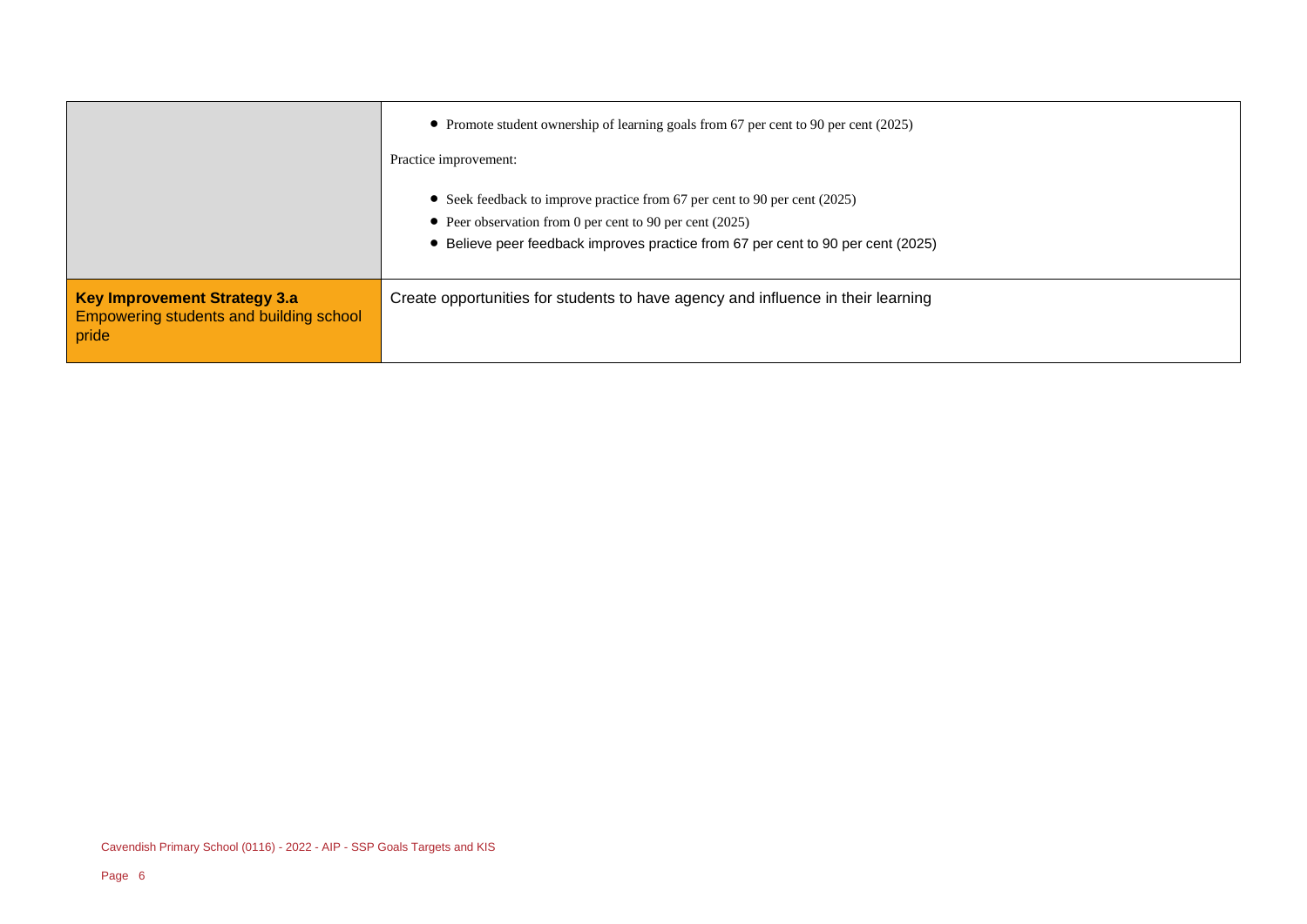# **Select Annual Goals and KIS**

| <b>Four Year Strategic Goals</b>                                                                                                                                                              | Is this<br>selected for<br>focus this<br>year? | <b>Four Year Strategic Targets</b>                                                                                                                                                                                                                                               | 12 month target<br>The 12 month target is an incremental step<br>towards meeting the 4-year target, using the<br>same data set. |
|-----------------------------------------------------------------------------------------------------------------------------------------------------------------------------------------------|------------------------------------------------|----------------------------------------------------------------------------------------------------------------------------------------------------------------------------------------------------------------------------------------------------------------------------------|---------------------------------------------------------------------------------------------------------------------------------|
| <b>2022 Priorities Goal</b><br><br><br>Some of our students have thrived in<br>the remote learning environment,<br>others have maintained their learning<br>progress, and some need extra<br> | Yes                                            | Support for the 2022 Priorities                                                                                                                                                                                                                                                  | To maximise learning, physical and<br>emotional growth following a Covid-<br>disrupted year of schooling in 2021.               |
| To improve student learning growth in<br>Literacy and Numeracy.                                                                                                                               | No                                             | NAPLAN: To increase the percentage of Year 5 students at or above benchmark<br>growth in<br>• Reading – from 67 per cent (2021) to 80 per cent (2025)<br>• Writing – from 66 per cent (2021) to 80 per cent (2025)<br>• Numeracy - from 100 per cent (2021) to 80 pr cent (2025) |                                                                                                                                 |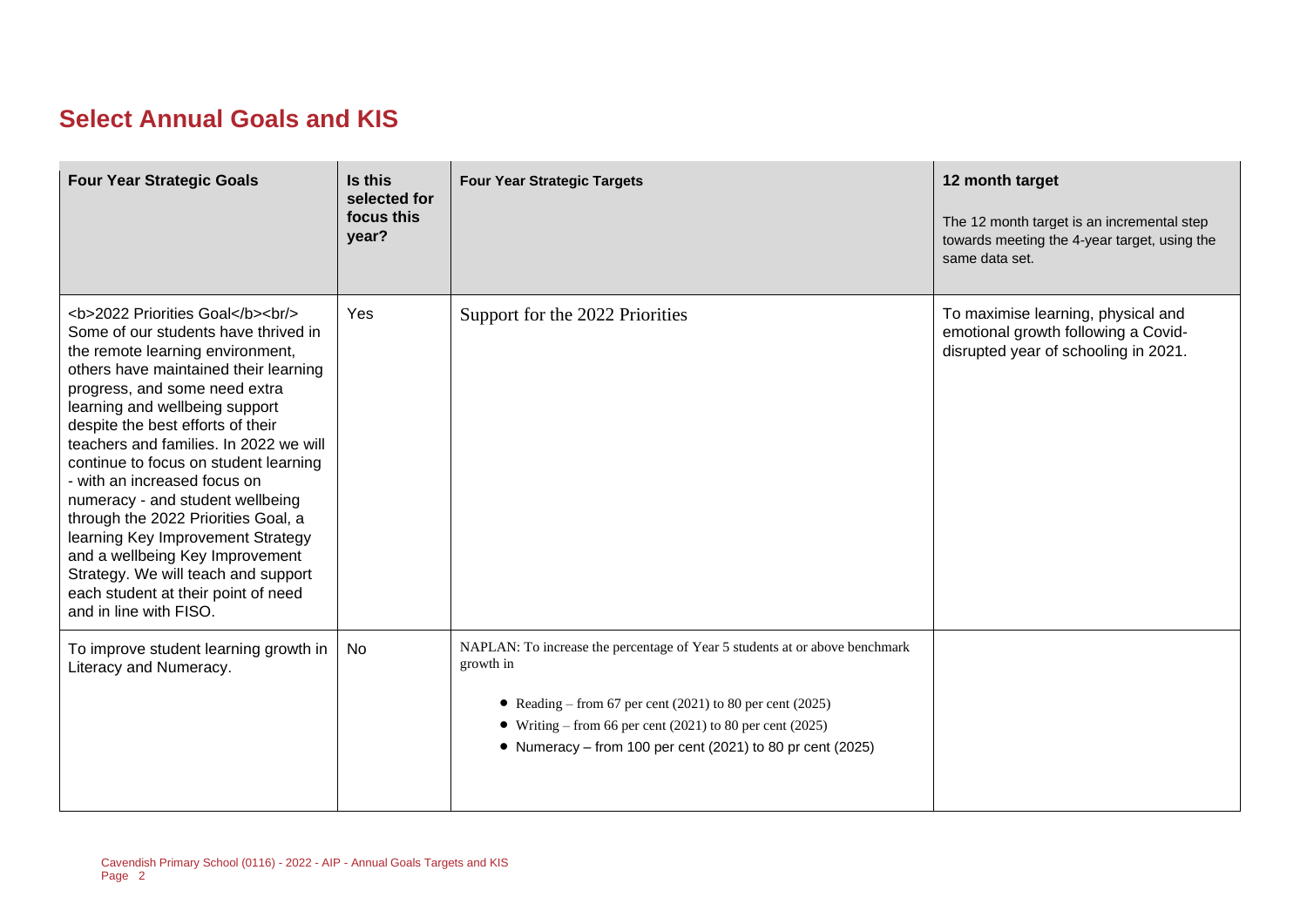|                                                                  |    | • NAPLAN: To increase the percentage of students in the top two<br>bands, using a 3-year average (2018-21) as a baseline<br>Year 3 $(2023 - 2025)$ :<br>• Reading $-64$ per cent to 70 per cent<br>• Writing $-83.3$ per cent to 85 per cent<br>• Numeracy $-67$ per cent to 70 per cent<br>Year 5 $(2023 - 2025)$ :<br>• Reading $-42$ per cent to 50 per cent<br>• Writing $-24.3$ per cent to 30 per cent<br>$\bullet$ Numeracy - 46.6 per cent to 50 per cent                                                                                                                                                                                                                                                                                                              |  |
|------------------------------------------------------------------|----|--------------------------------------------------------------------------------------------------------------------------------------------------------------------------------------------------------------------------------------------------------------------------------------------------------------------------------------------------------------------------------------------------------------------------------------------------------------------------------------------------------------------------------------------------------------------------------------------------------------------------------------------------------------------------------------------------------------------------------------------------------------------------------|--|
| To improve student engagement and<br>responsibility for learning | No | By 2025, increase the percentage of students responding positively to the Attitudes<br>to School Survey (AtoSS) in the following factors: (2021 baseline)<br>• Student Voice and Agency from 82 per cent (2021) to 90 per cent (2025)<br>• Sense of Confidence from 86 per cent (2021) to 90 per cent (2025)<br>• Emotional Awareness and Regulation from 84 per cent (2021) to<br>90 per cent (2025).<br>By 2025, increase the percentage of parents responding positively to the Parent<br>Opinion Survey (POS) in Student Voice and Agency from 96 per cent<br>(2019) to 96 per cent (2025)<br>By 2025, increase the percentage of teachers responding positively to School Staff<br>Survey (SSS) in the following factors: (2020 baseline<br>Teaching and Learning module: |  |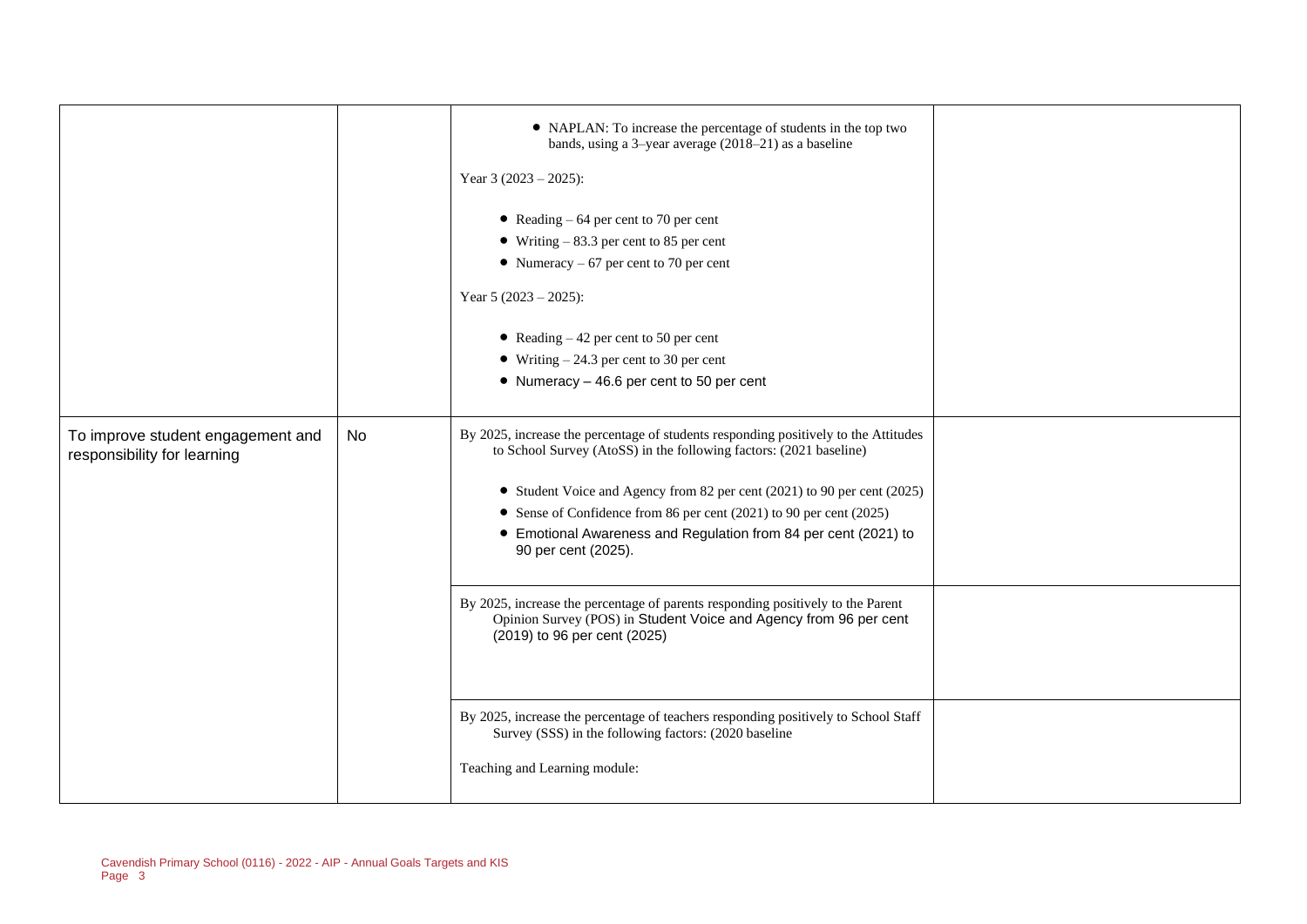| Implementation:                                                                         |  |
|-----------------------------------------------------------------------------------------|--|
| • Promote student ownership of learning goals from 67 per cent to 90 per<br>cent (2025) |  |
| Practice improvement:                                                                   |  |
| • Seek feedback to improve practice from 67 per cent to 90 per cent<br>(2025)           |  |
| • Peer observation from 0 per cent to 90 per cent (2025)                                |  |
| • Believe peer feedback improves practice from 67 per cent to 90<br>per cent (2025)     |  |
|                                                                                         |  |

| Goal 1                                      | <b>2022 Priorities Goal</b><br><br><br>Some of our students have thrived in the remote learning environment, others have maintained their learning progress, and<br>some need extra learning and wellbeing support despite the best efforts of their teachers and families. In 2022 we will continue<br>to focus on student learning - with an increased focus on numeracy - and student wellbeing through the 2022 Priorities Goal, a<br>learning Key Improvement Strategy and a wellbeing Key Improvement Strategy. We will teach and support each student at<br>their point of need and in line with FISO. |                                              |
|---------------------------------------------|---------------------------------------------------------------------------------------------------------------------------------------------------------------------------------------------------------------------------------------------------------------------------------------------------------------------------------------------------------------------------------------------------------------------------------------------------------------------------------------------------------------------------------------------------------------------------------------------------------------|----------------------------------------------|
| 12 Month Target 1.1                         | To maximise learning, physical and emotional growth following a Covid-disrupted year of schooling in 2021.                                                                                                                                                                                                                                                                                                                                                                                                                                                                                                    |                                              |
| <b>Key Improvement Strategies</b>           |                                                                                                                                                                                                                                                                                                                                                                                                                                                                                                                                                                                                               | Is this KIS selected for focus this<br>year? |
| KIS <sub>1</sub><br>Priority 2022 Dimension | Learning - Support both those who need extra support and those who have thrived to<br>continue to extend their learning, especially in numeracy                                                                                                                                                                                                                                                                                                                                                                                                                                                               | Yes                                          |
| KIS <sub>2</sub><br>Priority 2022 Dimension | Wellbeing - Effectively mobilise available resources to support students' wellbeing and<br>mental health, especially the most vulnerable                                                                                                                                                                                                                                                                                                                                                                                                                                                                      | Yes                                          |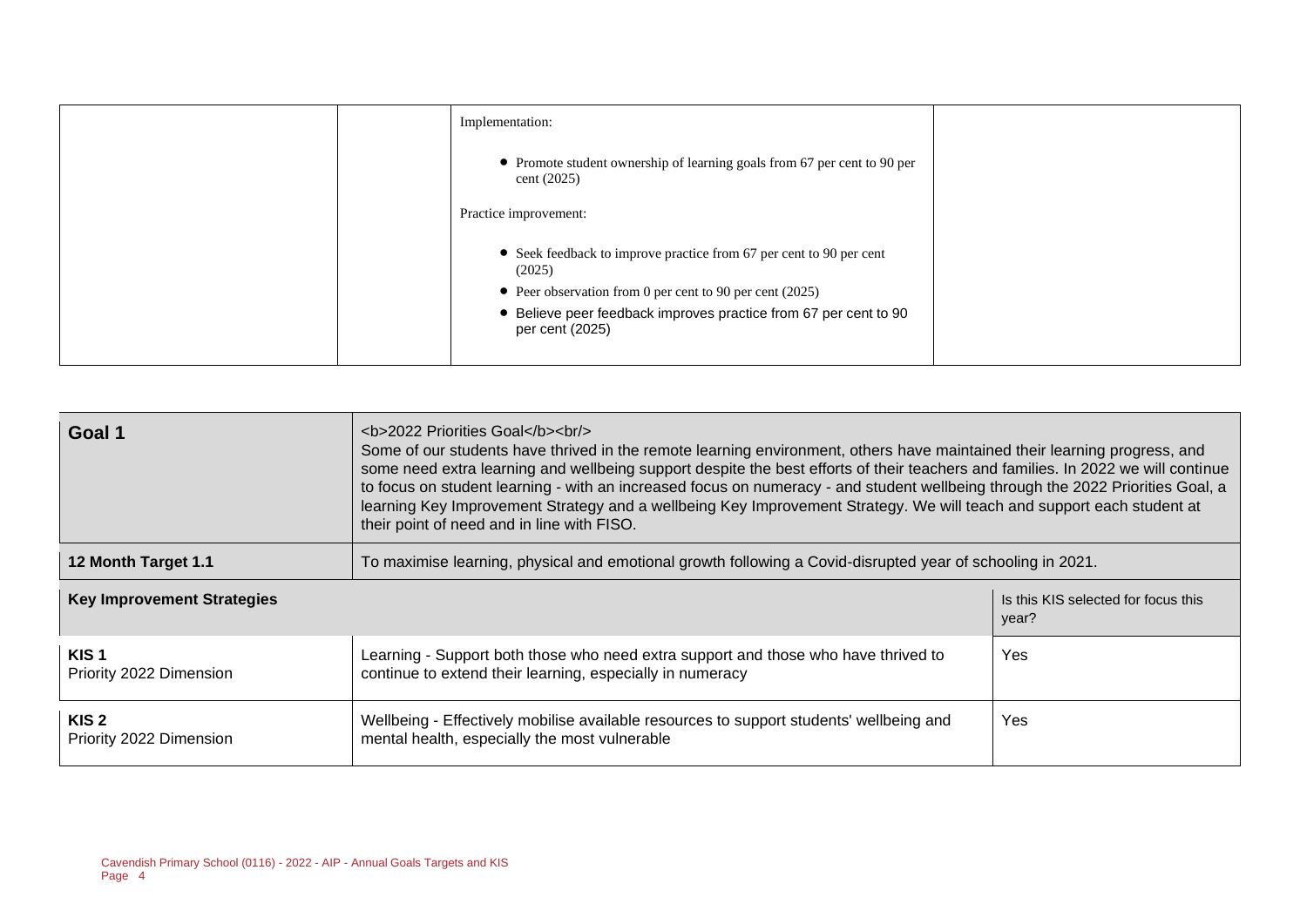| Explain why the school has selected this     | Please leave this field empty. Schools are not required to provide a rationale as this is in line with system priorities for 2022. |
|----------------------------------------------|------------------------------------------------------------------------------------------------------------------------------------|
| KIS as a focus for this year. Please make    |                                                                                                                                    |
| reference to the self-evaluation, relevant   |                                                                                                                                    |
| school data, the progress against School     |                                                                                                                                    |
| Strategic Plan (SSP) goals, targets, and the |                                                                                                                                    |
| diagnosis of issues requiring particular     |                                                                                                                                    |
| attention.                                   |                                                                                                                                    |
|                                              |                                                                                                                                    |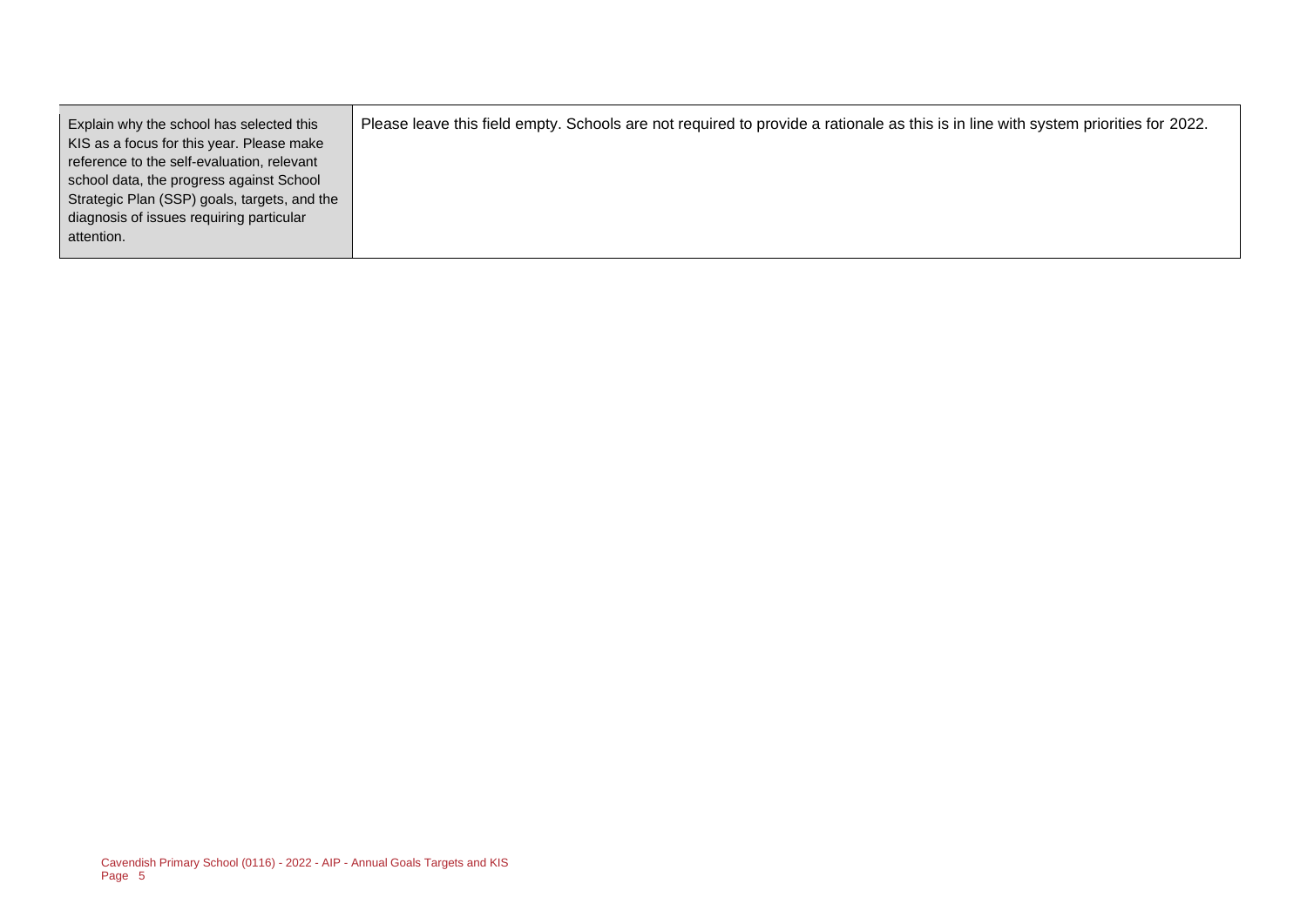# **Define Actions, Outcomes and Activities**

| Goal 1                                      | <b>2022 Priorities Goal</b><br>Some of our students have thrived in the remote learning environment, others have maintained their learning progress, and some<br>need extra learning and wellbeing support despite the best efforts of their teachers and families. In 2022 we will continue to focus on<br>student learning - with an increased focus on numeracy - and student wellbeing through the 2022 Priorities Goal, a learning Key<br>Improvement Strategy and a wellbeing Key Improvement Strategy. We will teach and support each student at their point of need and<br>in line with FISO.                                                                                                                                                                                                                                                                                                                                                                                                       |
|---------------------------------------------|-------------------------------------------------------------------------------------------------------------------------------------------------------------------------------------------------------------------------------------------------------------------------------------------------------------------------------------------------------------------------------------------------------------------------------------------------------------------------------------------------------------------------------------------------------------------------------------------------------------------------------------------------------------------------------------------------------------------------------------------------------------------------------------------------------------------------------------------------------------------------------------------------------------------------------------------------------------------------------------------------------------|
| 12 Month Target 1.1                         | To maximise learning, physical and emotional growth following a Covid-disrupted year of schooling in 2021.                                                                                                                                                                                                                                                                                                                                                                                                                                                                                                                                                                                                                                                                                                                                                                                                                                                                                                  |
| KIS <sub>1</sub><br>Priority 2022 Dimension | Learning - Support both those who need extra support and those who have thrived to continue to extend their learning, especially in<br>numeracy                                                                                                                                                                                                                                                                                                                                                                                                                                                                                                                                                                                                                                                                                                                                                                                                                                                             |
| <b>Actions</b>                              | To build staff capacity in differentiation in order to identify and meet students' point of need learning.<br>To develop an agreed pedagogical approach for the teaching of Numeracy.                                                                                                                                                                                                                                                                                                                                                                                                                                                                                                                                                                                                                                                                                                                                                                                                                       |
| <b>Outcomes</b>                             | Students in need of targeted academic support or intervention will be identified and supported.<br>Students will set personal learning goals together with their teacher - so they will know what their steps are to achieve their goal,<br>reflect on successes and set new goals.<br>Teachers will use diagnostic assessments to identify students' learning needs.<br>Teachers and tutors will plan for differentiation based on learning data linking to the Victorian Curriculum.<br>Teachers and leaders will review the current agreed approach to the teaching of English and Mathematics to update and reflect the<br>Victorian Curriculum and current approaches.<br>Tutors will provide academic support to students in conjunction with the students IEP.<br>Leaders and teachers together will develop the TLI program to support our students and achieve learning growth.<br>Leaders will support teachers to build assessment and differentiations practices through professional learning. |
| <b>Success Indicators</b>                   | Early Indicators -<br>Curriculum documentation and planning to show differentiation and agreed approaches.<br>Minutes from staff meetings to show data analysis of students for the TLI program and IEPs.<br>PLC minutes and shared data<br>Beginning stages and setting protocols of Classroom observations using the Swivel                                                                                                                                                                                                                                                                                                                                                                                                                                                                                                                                                                                                                                                                               |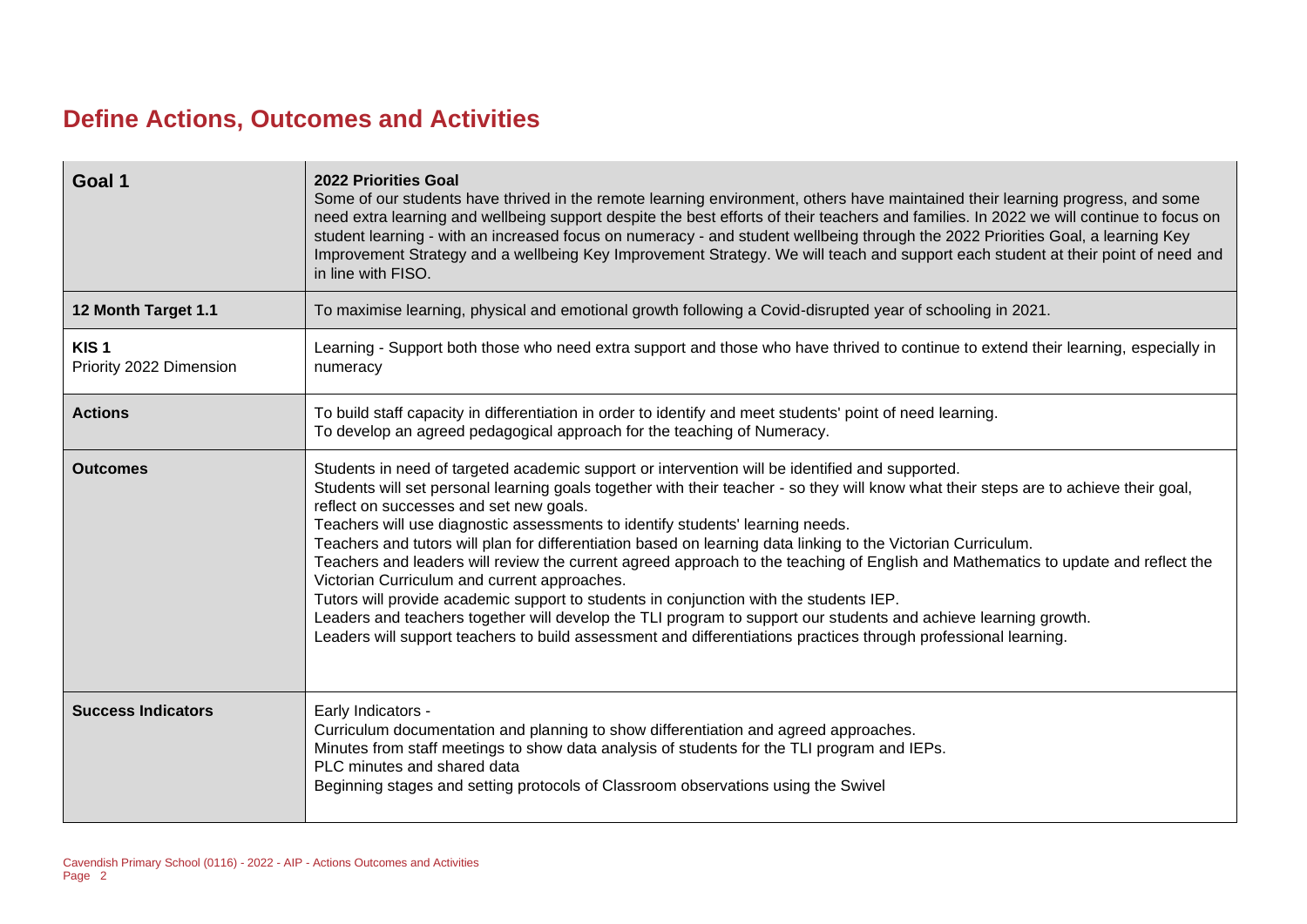|                                                                                                                            | Late Indicators -<br>Victorian Curriculum judgements showing growth in learning.<br>Attitudes to School Survey - using 2021 data as a baseline. 'Effective Teaching Practice for Cognitive Development' 90% to increase<br>to 95% for 2022<br>Developed protocols and classroom observations to show differentiation<br>PLC minutes and shared data |                             |                                 |                                  |                                                                                                                                                                                                                                                         |
|----------------------------------------------------------------------------------------------------------------------------|-----------------------------------------------------------------------------------------------------------------------------------------------------------------------------------------------------------------------------------------------------------------------------------------------------------------------------------------------------|-----------------------------|---------------------------------|----------------------------------|---------------------------------------------------------------------------------------------------------------------------------------------------------------------------------------------------------------------------------------------------------|
| <b>Activities and Milestones</b>                                                                                           |                                                                                                                                                                                                                                                                                                                                                     | <b>People Responsible</b>   | Is this a PL<br><b>Priority</b> | When                             | <b>Funding Streams</b>                                                                                                                                                                                                                                  |
| Classroom observations to occur (using agreed protocols). The<br>Swivel will be used to record lessons for these to occur. |                                                                                                                                                                                                                                                                                                                                                     | $\overline{\Box}$ All Staff | $\overline{M}$ PLP<br>Priority  | from:<br>Term 1<br>to:<br>Term 4 | \$1,000.00<br>$\boxed{\triangle}$ Equity funding will<br>be used<br>$\Box$ Disability Inclusion<br>Tier 2 Funding will be<br>used<br>$\Box$ Schools Mental<br><b>Health Menu items</b><br>will be used which<br>may include DET<br>funded or free items |
| To establish consistent planning using the Victorian Curriculum to<br>show differentiation and students' points of need.   |                                                                                                                                                                                                                                                                                                                                                     | $\overline{\Box}$ All Staff | $\overline{M}$ PLP<br>Priority  | from:<br>Term 1<br>to:<br>Term 4 | \$0.00<br>$\Box$ Equity funding will<br>be used<br>$\Box$ Disability Inclusion<br>Tier 2 Funding will be<br>used                                                                                                                                        |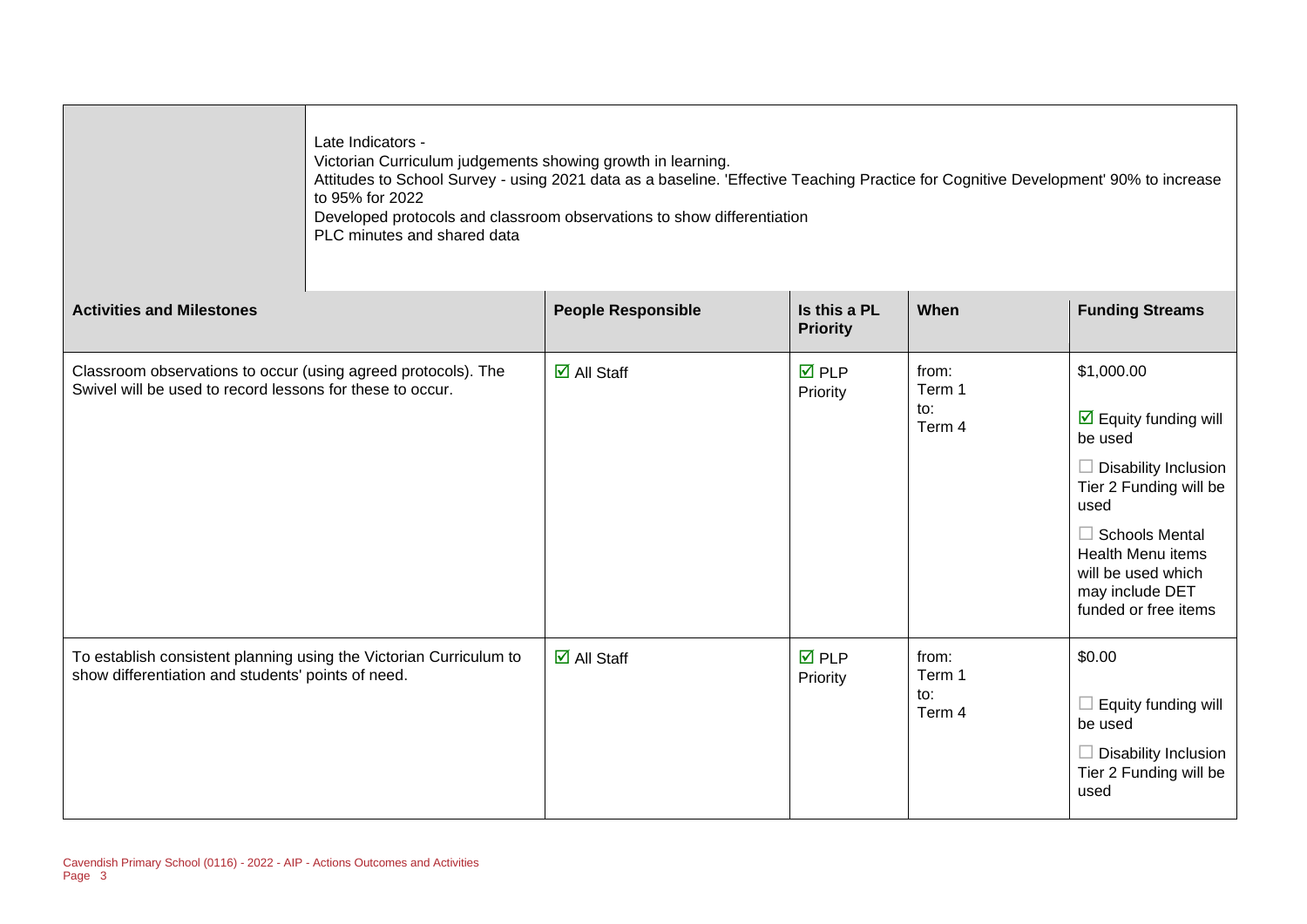|                                                                                                    |                                                                                                   |                                |                                  | $\Box$ Schools Mental<br>Health Menu items<br>will be used which<br>may include DET<br>funded or free items                                                                                                                        |
|----------------------------------------------------------------------------------------------------|---------------------------------------------------------------------------------------------------|--------------------------------|----------------------------------|------------------------------------------------------------------------------------------------------------------------------------------------------------------------------------------------------------------------------------|
| To establish consistent goal setting for students across the<br>curriculum using agreed processes. | $\overline{\mathbf{z}}$ Principal<br>$\boxtimes$ Student(s)<br>$\overline{\mathbf{M}}$ Teacher(s) | $\overline{M}$ PLP<br>Priority | from:<br>Term 1<br>to:<br>Term 4 | \$0.00<br>Equity funding will<br>be used<br>$\Box$ Disability Inclusion<br>Tier 2 Funding will be<br>used<br>$\Box$ Schools Mental<br><b>Health Menu items</b><br>will be used which<br>may include DET<br>funded or free items    |
| To develop the TLI structure and program for 2022 in conjunction<br>with the students' IEPs.       | $\boxtimes$ All Staff                                                                             | $\nabla$ PLP<br>Priority       | from:<br>Term 1<br>to:<br>Term 4 | \$0.00<br>Equity funding will<br>$\Box$<br>be used<br>$\Box$ Disability Inclusion<br>Tier 2 Funding will be<br>used<br>$\Box$ Schools Mental<br>Health Menu items<br>will be used which<br>may include DET<br>funded or free items |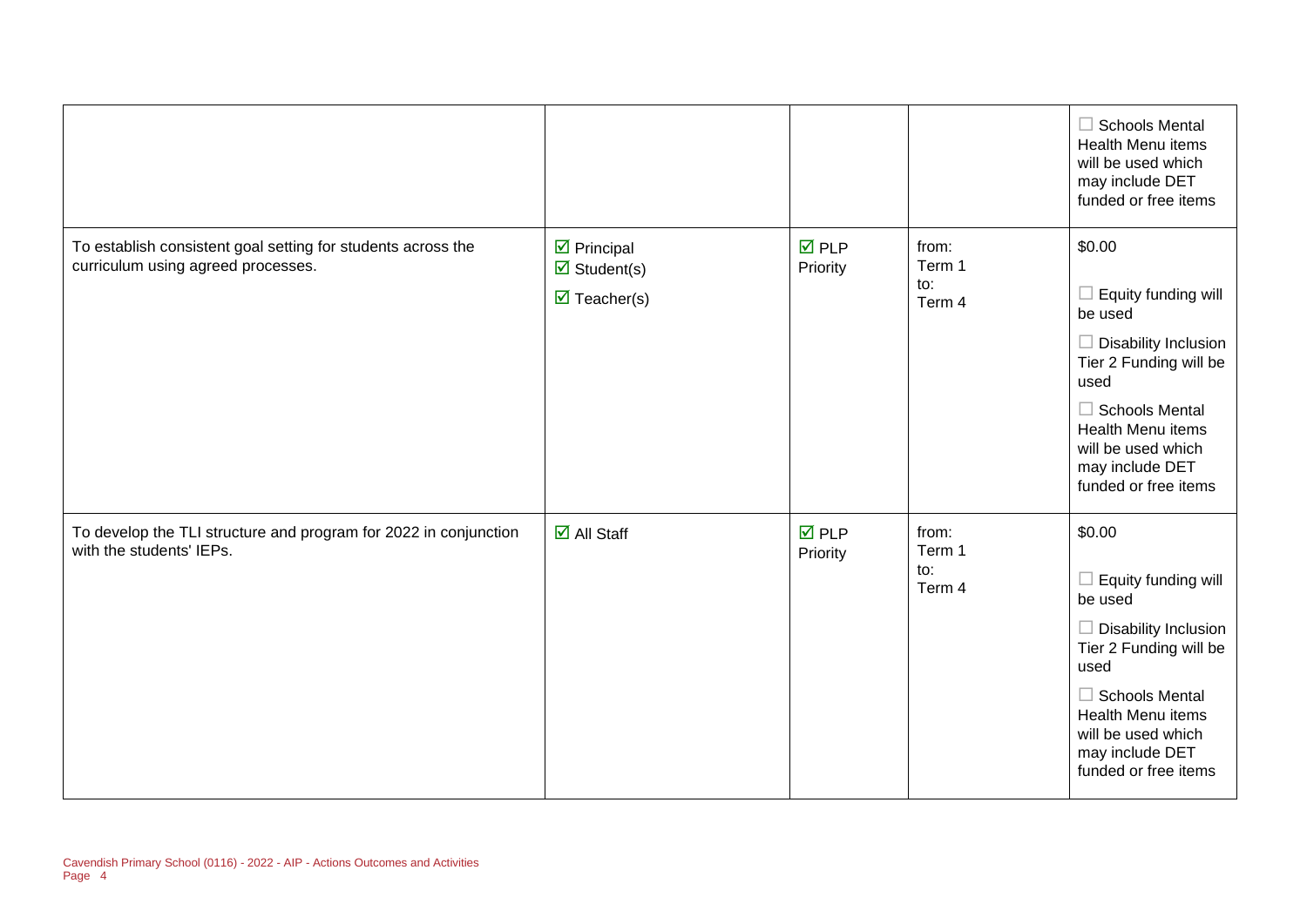| To review and update the Agreed Teaching Models for CPS. |                                                                                                                                                                                                                                                                                                                                                                                                                                                                                                                                                                                                                                                                                                                                                                                                                                       | $\overline{\mathsf{M}}$ All Staff | $\overline{M}$ PLP<br>Priority | from:<br>Term 1<br>to:<br>Term 1 | \$0.00<br>Equity funding will<br>be used<br>$\Box$ Disability Inclusion<br>Tier 2 Funding will be<br>used<br>$\Box$ Schools Mental<br><b>Health Menu items</b><br>will be used which<br>may include DET<br>funded or free items |
|----------------------------------------------------------|---------------------------------------------------------------------------------------------------------------------------------------------------------------------------------------------------------------------------------------------------------------------------------------------------------------------------------------------------------------------------------------------------------------------------------------------------------------------------------------------------------------------------------------------------------------------------------------------------------------------------------------------------------------------------------------------------------------------------------------------------------------------------------------------------------------------------------------|-----------------------------------|--------------------------------|----------------------------------|---------------------------------------------------------------------------------------------------------------------------------------------------------------------------------------------------------------------------------|
| KIS <sub>2</sub><br>Priority 2022 Dimension              | Wellbeing - Effectively mobilise available resources to support students' wellbeing and mental health, especially the most vulnerable                                                                                                                                                                                                                                                                                                                                                                                                                                                                                                                                                                                                                                                                                                 |                                   |                                |                                  |                                                                                                                                                                                                                                 |
| <b>Actions</b>                                           | To implement approaches that develop students' social and emotional wellbeing.<br>To develop positive mental health approaches in staff professional practice.                                                                                                                                                                                                                                                                                                                                                                                                                                                                                                                                                                                                                                                                        |                                   |                                |                                  |                                                                                                                                                                                                                                 |
| <b>Outcomes</b>                                          | Students will begin to be able to recognise and respond to their own mental health needs.<br>Students will be provided with opportunities to develop their own voice in articulating choices, changes and to give feedback to<br>teachers and in their own learning.<br>Teachers will plan for and implement social and emotional learning within their curriculum needs.<br>Teachers will be able to recognise, respond to and refer students' mental health needs.<br>Teachers will provide explicit modelling of goal setting and student voice in feedback situations to increase students, skills in these<br>areas.<br>All staff will directly support students' mental health and/or provide referrals.<br>Leaders will begin to plan whole school approaches that support our students in their social and mental well-being. |                                   |                                |                                  |                                                                                                                                                                                                                                 |
| <b>Success Indicators</b>                                | Early indicators -<br>Curriculum planning will show plans for social and emotional learning, establishing beginning of the school year classroom routines,<br>returning to learning, goal setting and feedback.<br>New teachers will be informed of how to refer students to SSS teams, school resources and approaches.                                                                                                                                                                                                                                                                                                                                                                                                                                                                                                              |                                   |                                |                                  |                                                                                                                                                                                                                                 |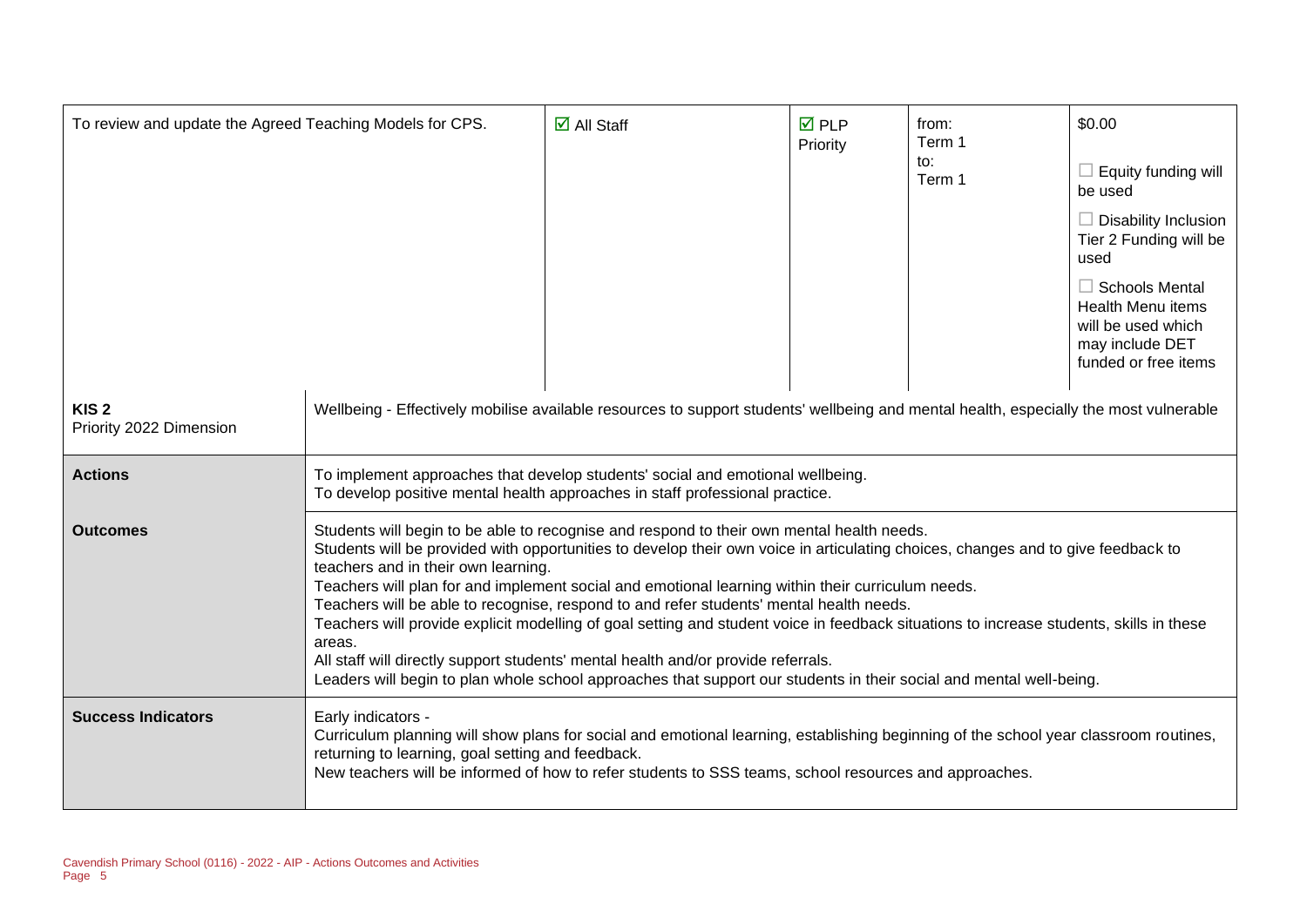| Late indicators -<br>Attitudes to School Survey - consistent or higher percentages scores than in 2021 in 'Social Engagement', 'Learner Characteristic<br>and Disposition, 'Emotional and Relational Engagement'.<br>Future planning using the Mental Health Suite Funding - proposed project with smaller schools with Year 5 & 6 in term three with<br>transition focus |  |
|---------------------------------------------------------------------------------------------------------------------------------------------------------------------------------------------------------------------------------------------------------------------------------------------------------------------------------------------------------------------------|--|
|---------------------------------------------------------------------------------------------------------------------------------------------------------------------------------------------------------------------------------------------------------------------------------------------------------------------------------------------------------------------------|--|

| <b>Activities and Milestones</b>                                                                                | <b>People Responsible</b>                                        | Is this a PL<br><b>Priority</b> | When                             | <b>Funding Streams</b>                                                                                                                                                                                                   |
|-----------------------------------------------------------------------------------------------------------------|------------------------------------------------------------------|---------------------------------|----------------------------------|--------------------------------------------------------------------------------------------------------------------------------------------------------------------------------------------------------------------------|
| Induct new teaching staff and review current agreed teaching<br>practice                                        | $\triangleright$ Principal<br>$\overline{\mathbf{M}}$ Teacher(s) | $\overline{M}$ PLP<br>Priority  | from:<br>Term 1<br>to:<br>Term 1 | \$0.00<br>Equity funding will<br>be used<br>Disability Inclusion<br>Tier 2 Funding will be<br>used<br><b>Schools Mental</b><br><b>Health Menu items</b><br>will be used which<br>may include DET<br>funded or free items |
| Develop a professional learning plan using current resources and<br>new resources from the Mental Health Suite. | $\boxtimes$ All Staff                                            | $\overline{M}$ PLP<br>Priority  | from:<br>Term 1<br>to:<br>Term 1 | \$1,500.00<br>Equity funding will<br>be used<br>Disability Inclusion<br>Tier 2 Funding will be<br>used<br>$\boxtimes$ Schools Mental<br><b>Health Menu items</b><br>will be used which                                   |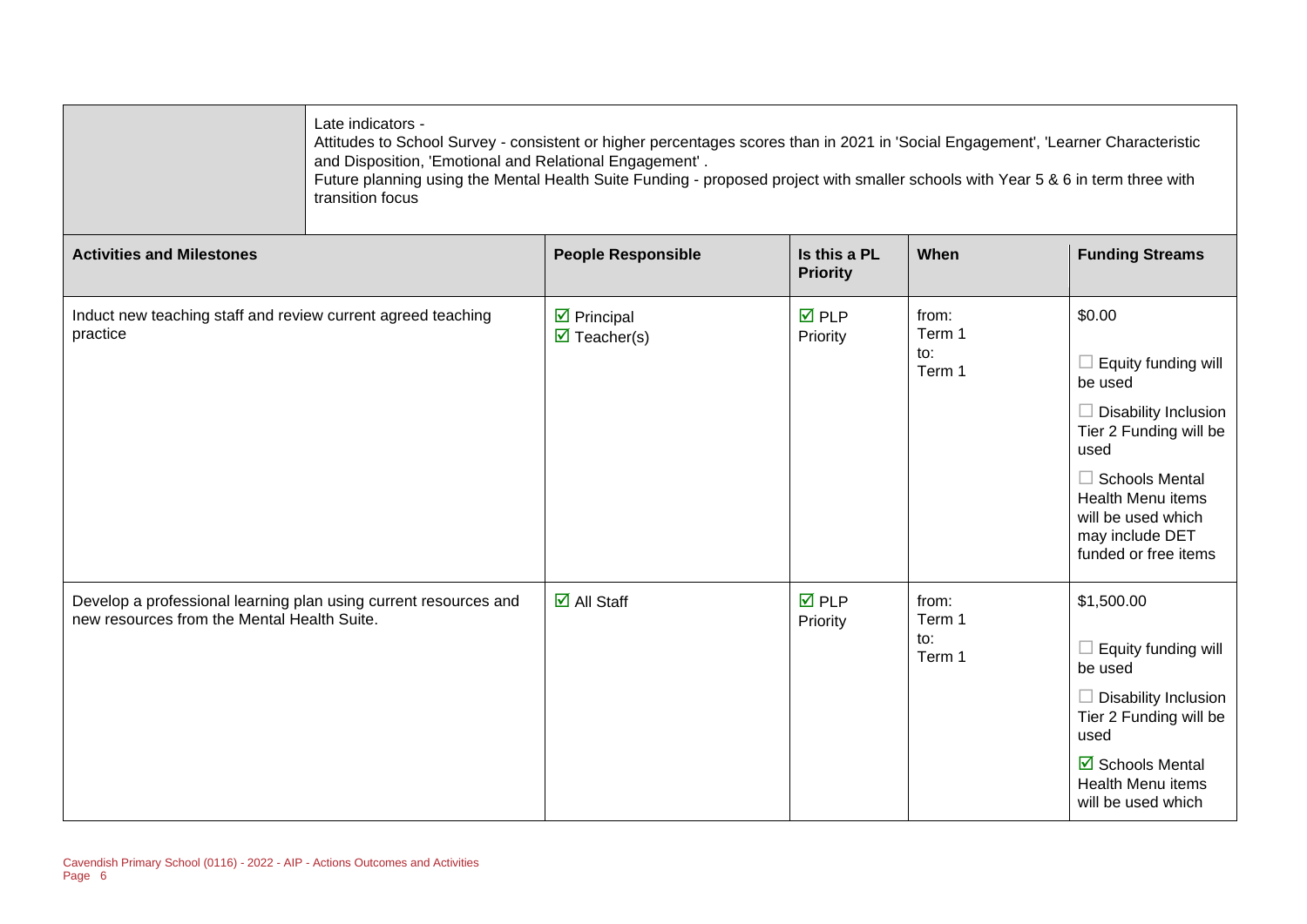|                                                                                                                                                             |                                   |                                |                                  | may include DET<br>funded or free items                                                                                                                                                                           |
|-------------------------------------------------------------------------------------------------------------------------------------------------------------|-----------------------------------|--------------------------------|----------------------------------|-------------------------------------------------------------------------------------------------------------------------------------------------------------------------------------------------------------------|
| Explicit instruction on the language of feedback and allow<br>opportunities to practice for - teacher to student, student to teacher,<br>student to student | $\overline{\mathsf{d}}$ All Staff | $\overline{M}$ PLP<br>Priority | from:<br>Term 1<br>to:<br>Term 4 | \$0.00<br>Equity funding will<br>be used<br>Disability Inclusion<br>Tier 2 Funding will be<br>used<br>Schools Mental<br><b>Health Menu items</b><br>will be used which<br>may include DET<br>funded or free items |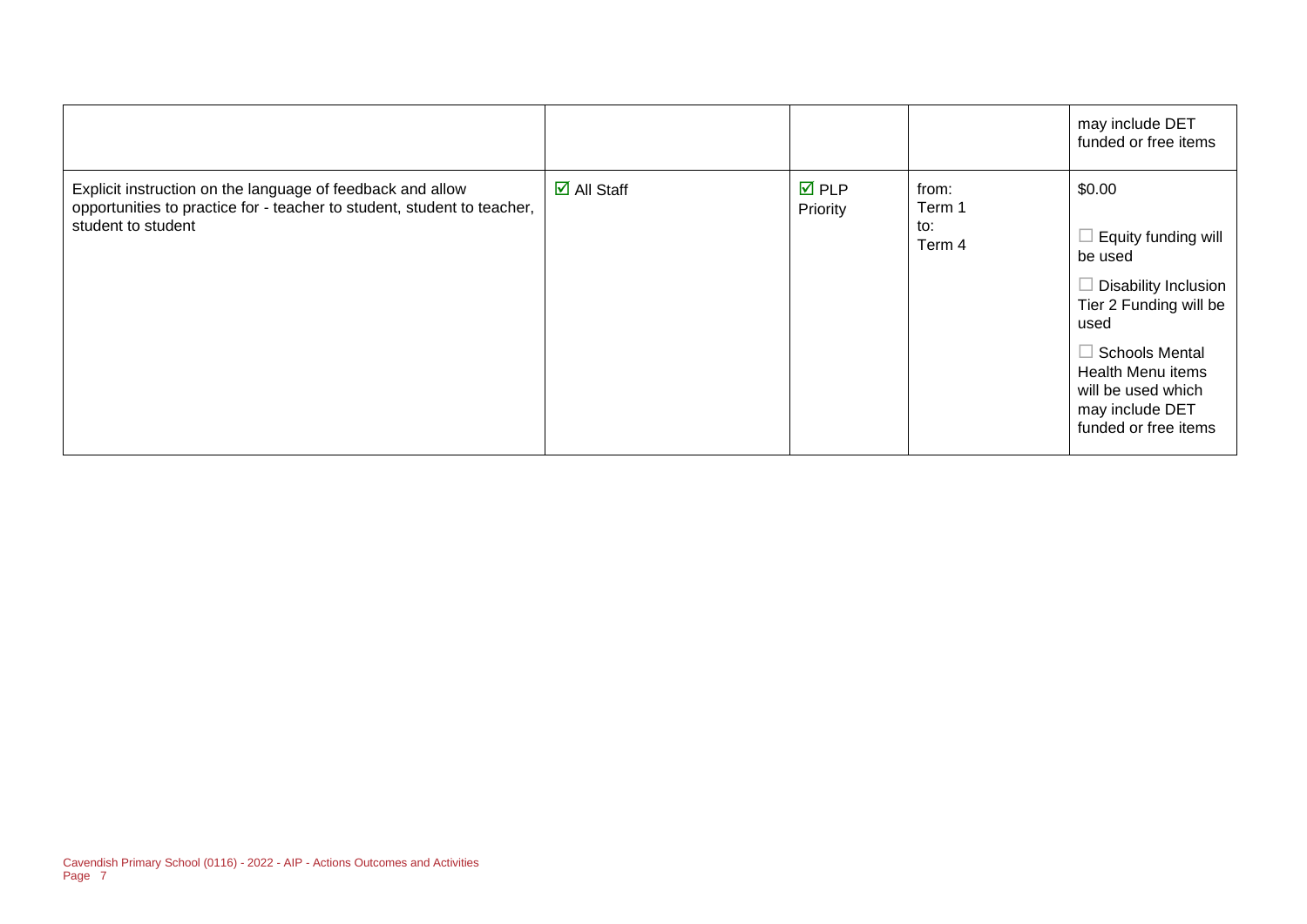# **Funding Planner**

# Summary of Budget and Allocated Funding

| <b>Summary of Budget</b>            | School's total funding (\$) | <b>Funding Allocated in activities (\$)</b> | Still available/shortfall |
|-------------------------------------|-----------------------------|---------------------------------------------|---------------------------|
| <b>Equity Funding</b>               | \$7,423.00                  | \$1,000.00                                  | \$6,423.00                |
| Disability Inclusion Tier 2 Funding | \$0.00                      | \$0.00                                      | \$0.00                    |
| Schools Mental Health Fund and Menu | \$15,299.63                 | \$2,000.00                                  | \$13,299.63               |
| <b>Total</b>                        | \$22,722.63                 | \$3,000.00                                  | \$19,722.63               |

### Activities and Milestones – Total Budget

| <b>Activities and Milestones</b>                                                                                              | <b>Budget</b> |
|-------------------------------------------------------------------------------------------------------------------------------|---------------|
| Classroom observations to occur (using agreed protocols).<br>The Swivel will be used to record lessons for these to<br>occur. | \$1,000.00    |
| Develop a professional learning plan using current<br>resources and new resources from the Mental Health Suite.               | \$1,500.00    |
| <b>Totals</b>                                                                                                                 | \$2,500.00    |

# Activities and Milestones - Equity Funding

| <b>Activities and Milestones</b> | When   | Funding allocated (\$) | Category                          |
|----------------------------------|--------|------------------------|-----------------------------------|
| Classroom observations to occur  | trom:  | \$1,000.00             | $\boxtimes$ School-based staffing |
| (using agreed protocols). The    | ⊺erm ∶ |                        | $\boxtimes$ CRT                   |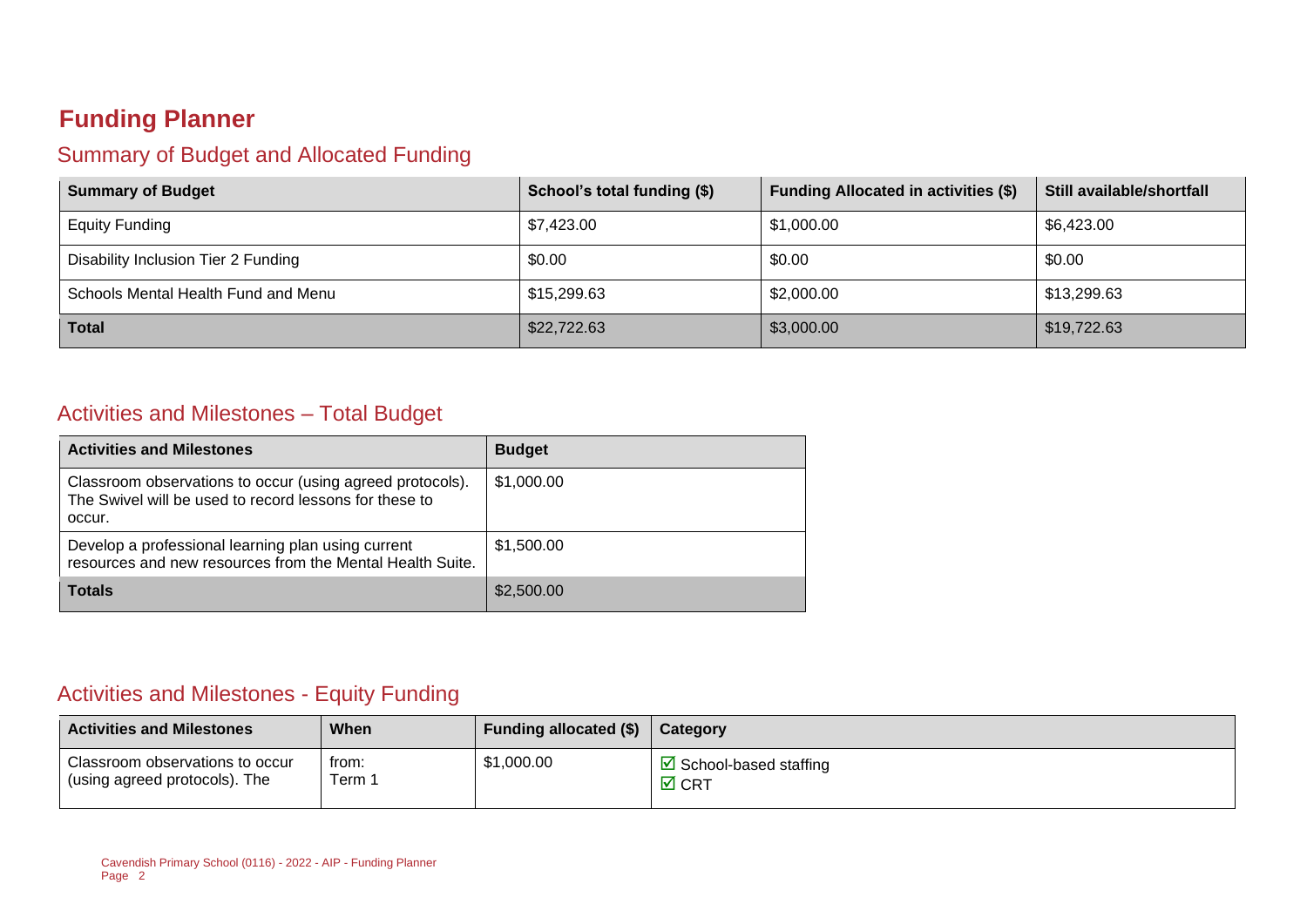| Swivel will be used to record<br>lessons for these to occur. | $+ \sim$<br>w.<br>Term 4 |            |  |
|--------------------------------------------------------------|--------------------------|------------|--|
| <b>Totals</b>                                                |                          | \$1,000.00 |  |

# Activities and Milestones - Disability Inclusion Funding

| <b>Activities and Milestones</b> | When | <b>Funding allocated (\$)</b> | Category |
|----------------------------------|------|-------------------------------|----------|
| Totals                           |      | \$0.00                        |          |

#### Activities and Milestones - Schools Mental Health Fund and Menu

| <b>Activities and Milestones</b>                                                                                      | When                             | Funding allocated (\$) | Category                                                                          |
|-----------------------------------------------------------------------------------------------------------------------|----------------------------------|------------------------|-----------------------------------------------------------------------------------|
| Develop a professional learning<br>plan using current resources and<br>new resources from the Mental<br>Health Suite. | from:<br>Term 1<br>to:<br>Term 1 | \$2,000.00             | $\triangleright$ Tier 1/Category: Whole school approach to positive mental health |
| <b>Totals</b>                                                                                                         |                                  | \$2,000.00             |                                                                                   |

# Additional Funding Planner – Total Budget

| <b>Activities and Milestones</b> | <b>Budget</b> |
|----------------------------------|---------------|
| Totals                           | \$0.00        |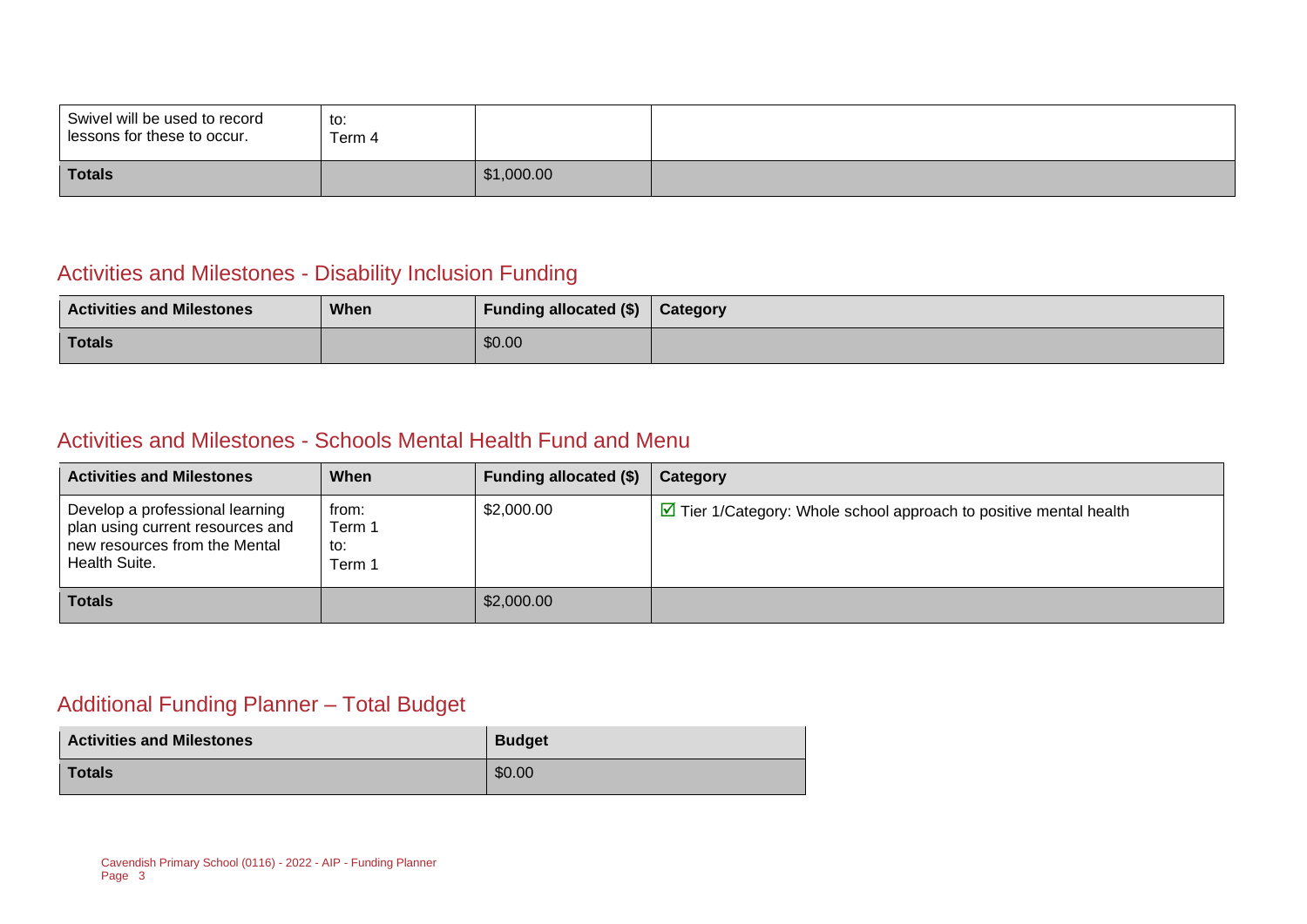# Additional Funding Planner – Equity Funding

| <b>Activities and Milestones</b> | When | Funding allocated $(\$)$ | Category |
|----------------------------------|------|--------------------------|----------|
| <b>Totals</b>                    |      | \$0.00                   |          |

# Additional Funding Planner – Disability Inclusion Funding

| <b>Activities and Milestones</b> | When | Funding allocated (\$) | Category |
|----------------------------------|------|------------------------|----------|
| Totals                           |      | \$0.00                 |          |

# Additional Funding Planner – Schools Mental Health Fund and Menu

| <b>Activities and Milestones</b> | When | <b>Funding allocated (\$)</b> | Category |
|----------------------------------|------|-------------------------------|----------|
| <b>Totals</b>                    |      | \$0.00                        |          |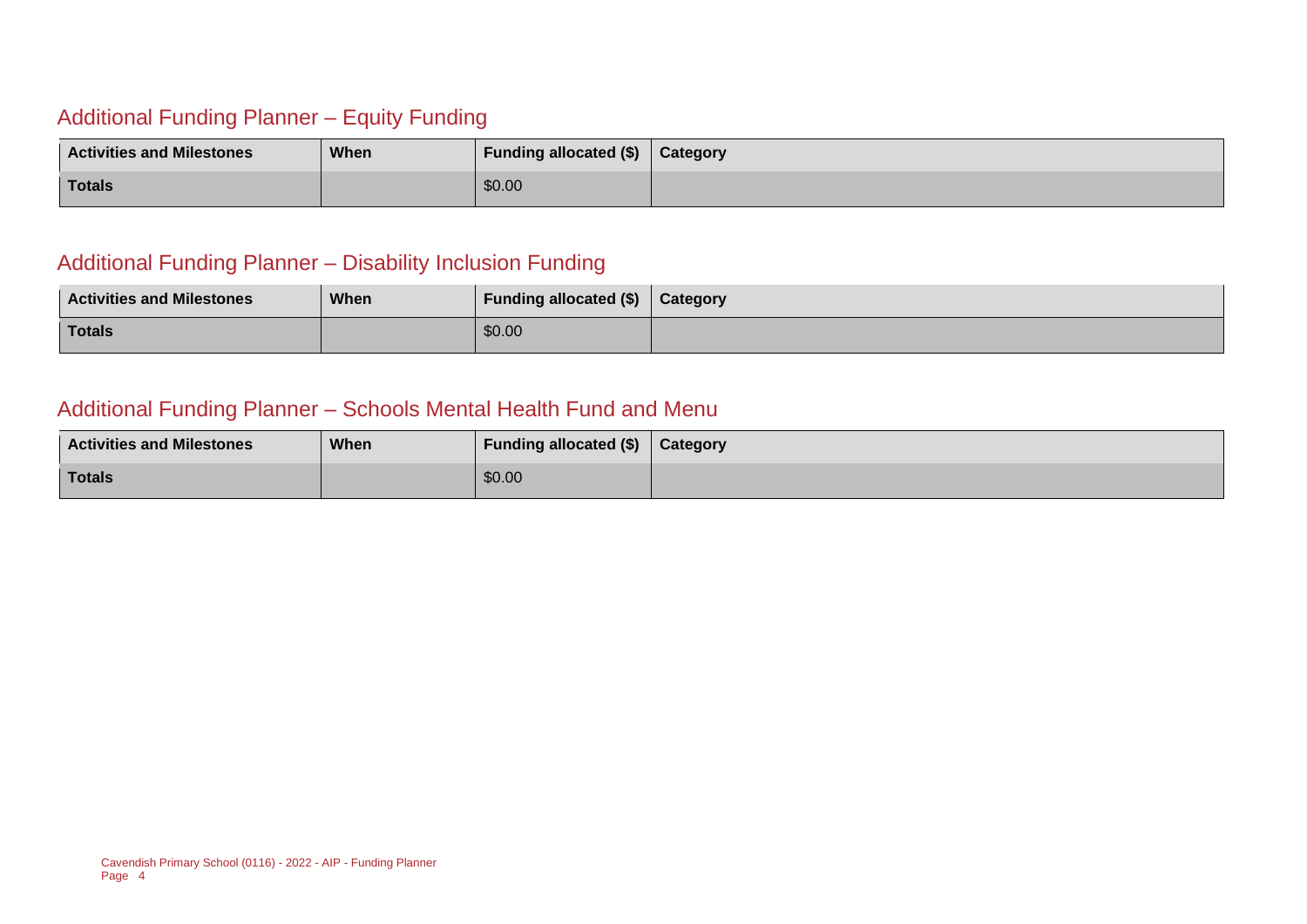# **Professional Learning and Development Plan**

| <b>Professional Learning</b><br><b>Priority</b>                                                                                     | Who                                                                                                    | When                             | <b>Key Professional Learning</b><br><b>Strategies</b>                                                                                                                      | <b>Organisational Structure</b>                                                       | <b>Expertise Accessed</b>                                                                                             | <b>Where</b>                    |
|-------------------------------------------------------------------------------------------------------------------------------------|--------------------------------------------------------------------------------------------------------|----------------------------------|----------------------------------------------------------------------------------------------------------------------------------------------------------------------------|---------------------------------------------------------------------------------------|-----------------------------------------------------------------------------------------------------------------------|---------------------------------|
| Classroom observations to<br>occur (using agreed<br>protocols). The Swivel will be<br>used to record lessons for<br>these to occur. | $\overline{\Box}$ All Staff                                                                            | from:<br>Term 1<br>to:<br>Term 4 | $\boxtimes$ Planning<br>$\triangledown$ Preparation<br>$\triangledown$ Peer observation<br>including feedback and<br>reflection                                            | ☑ Formal School Meeting /<br><b>Internal Professional</b><br><b>Learning Sessions</b> | $\overline{\mathbf{z}}$ Internal staff                                                                                | $\overline{\mathbf{2}}$ On-site |
| To establish consistent<br>planning using the Victorian<br>Curriculum to show<br>differentiation and students'<br>points of need.   | $\overline{\blacksquare}$ All Staff                                                                    | from:<br>Term 1<br>to:<br>Term 4 | $\overline{\mathbf{z}}$ Planning                                                                                                                                           | ☑ Formal School Meeting /<br><b>Internal Professional</b><br>Learning Sessions        | $\overline{\mathbf{z}}$ Internal staff                                                                                | $\overline{\Box}$ On-site       |
| To establish consistent goal<br>setting for students across<br>the curriculum using agreed<br>processes.                            | $\triangleright$ Principal<br>$\overline{\mathbf{z}}$ Student(s)<br>$\overline{\mathbf{M}}$ Teacher(s) | from:<br>Term 1<br>to:<br>Term 4 | $\overline{\mathbf{z}}$ Planning<br>$\triangledown$ Peer observation<br>including feedback and<br>reflection<br>$\boxtimes$ Student voice, including<br>input and feedback | ☑ Formal School Meeting /<br><b>Internal Professional</b><br><b>Learning Sessions</b> | $\overline{\mathbf{z}}$ Internal staff<br>$\overline{\mathbf{M}}$ High Impact<br><b>Teaching Strategies</b><br>(HITS) | $\overline{\mathsf{M}}$ On-site |
| To develop the TLI structure<br>and program for 2022 in<br>conjunction with the students'<br>IEPs.                                  | $\overline{\Box}$ All Staff                                                                            | from:<br>Term 1<br>to:<br>Term 4 | $\boxtimes$ Planning                                                                                                                                                       | ☑ Formal School Meeting /<br><b>Internal Professional</b><br>Learning Sessions        | $\overline{\mathbf{d}}$ Internal staff                                                                                | $\overline{\mathsf{M}}$ On-site |
| To review and update the<br>Agreed Teaching Models for<br>CPS.                                                                      | $\overline{\mathsf{M}}$ All Staff                                                                      | from:<br>Term 1<br>to:<br>Term 1 | $\overline{\mathbf{z}}$ Planning<br>$\triangleright$ Curriculum development                                                                                                | ☑ Formal School Meeting /<br><b>Internal Professional</b><br>Learning Sessions        | $\overline{\mathbf{d}}$ Internal staff                                                                                | $\boxtimes$ On-site             |